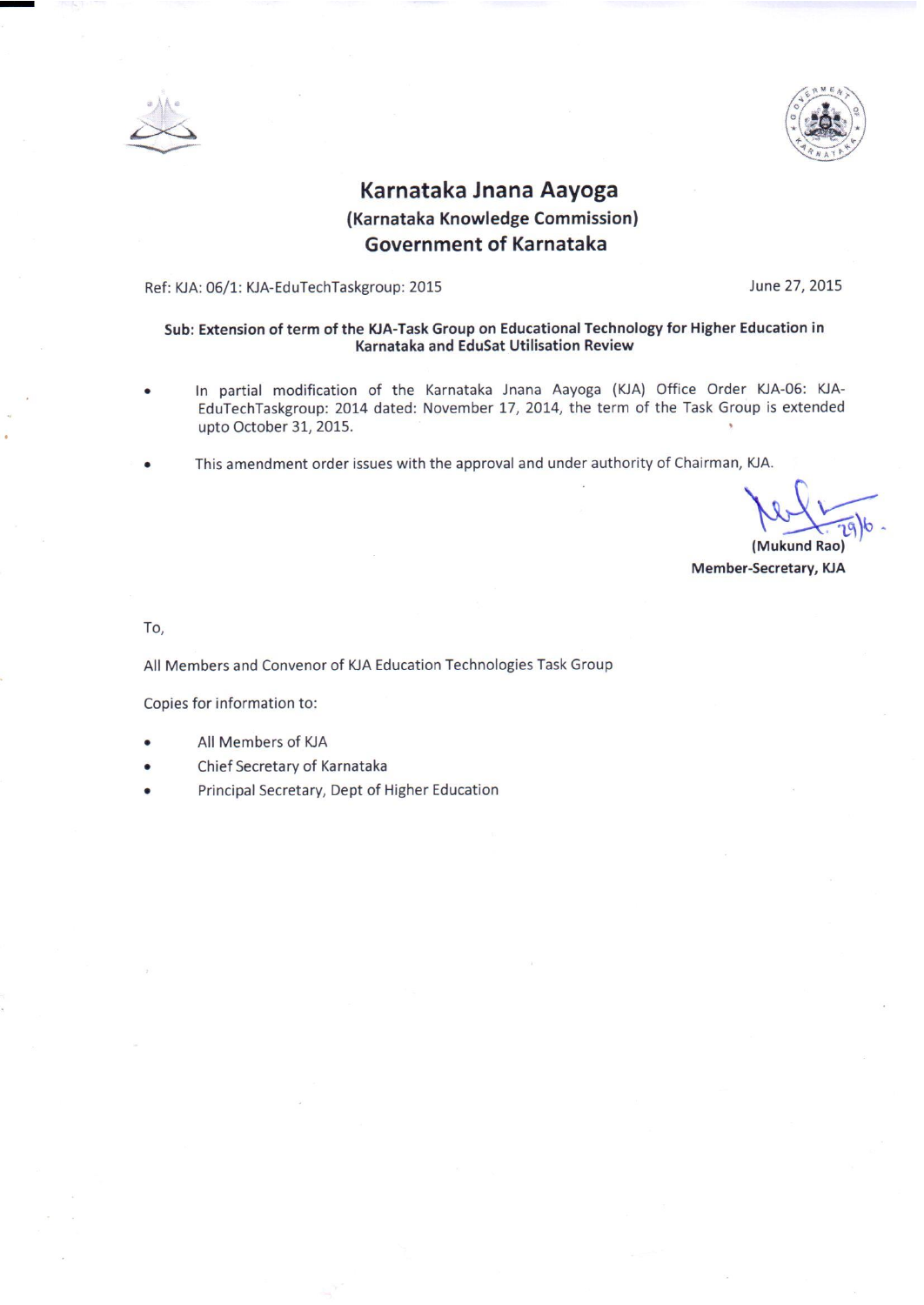



# **Karnataka Jnana Aayoga (Karnataka Knowledge Commission) Bangalore**

Ref: KJA: Order-06: KJA-EduTechTaskgroup: 2014 November 17, 2014 Ref: KJA: Order-06/1: KJA-EduTechTaskgroup: 2014 November 25, 2014

### **Sub: Establishment of KJA Task Group for Educational Technology for Higher Education in Karnataka and EduSat Utilisation Review**

- In the 2<sup>nd</sup> meeting of KJA held on September 22, 2014, the Aayoga has discussed the request from Higher Education Department (HED) of GOK for the need for improving education quality and outreach through usage of advanced education technologies in the general, technological, medical and agricultural Universities of Karnataka. Karnataka was one of the first few states that established an Edusat network in 2007 – with a hub and connectivity to various colleges/institutions. While the Edusat network has been in operation, HED, GOK has requested for a review of the current Edusat utilisation in state and assess gaps/issues and recommend actions required for increasing usage of satellite communications for education activities in the state.
- Information and Communication Technologies (ICTs) and Satellite-based Education need to be extensively utilised for imparting education. There are a wide range of technologies available – in the form of Audio and video technology; Computers, tablets and mobile devices; educonferencing, dedicated Satellite-based Education, high-speed computer networks for students/faculty etc; Whiteboards; Screen casting; Satellite Virtual classroom and many others. There are also operational examples of self-instructional digital materials, Audi/Video digital instructional materials, Learning Management Systems, Learning Content Management System, Computer-aided assessment and Electronic performance support systems (EPSS) and other classic applications for education.
- While technology can significantly contribute towards efficient and effective education at university level, the importance of teachers/faculty and formal class education systems also must be recognised, in the larger context of the education environment in the state. A technology-drive must not and cannot be the main solution; at same time resistance and nonacceptance to modernisation also cannot become a limiting factor for the future generation of students. The goal must be to see how present education technologies is best adapted/assimilated to effectively improve and modernise the education system in the state at the university level.
- While a plethora of technologies that are available, it is important to utilise the most suitable, effective, efficient and progressive technologies that can mesh with the existing educational system in the state. KJA has decided that a Task Group of technology and education specialists/experts be constituted to prepare an action plan and bring out a comprehensive and actionable report.
- The Task Group will have following membership:

| $\bullet$ | Dr BN Suresh, Former Member, Space Commission           | $\sim$ 10 $\,$   | Co-Chair |
|-----------|---------------------------------------------------------|------------------|----------|
|           | & Former Director, Indian Institute of Space Technology |                  |          |
| $\bullet$ | Dr P Balakrishna Shetty, Member, KJA                    | $\sim$ 100 $\mu$ | Co-Chair |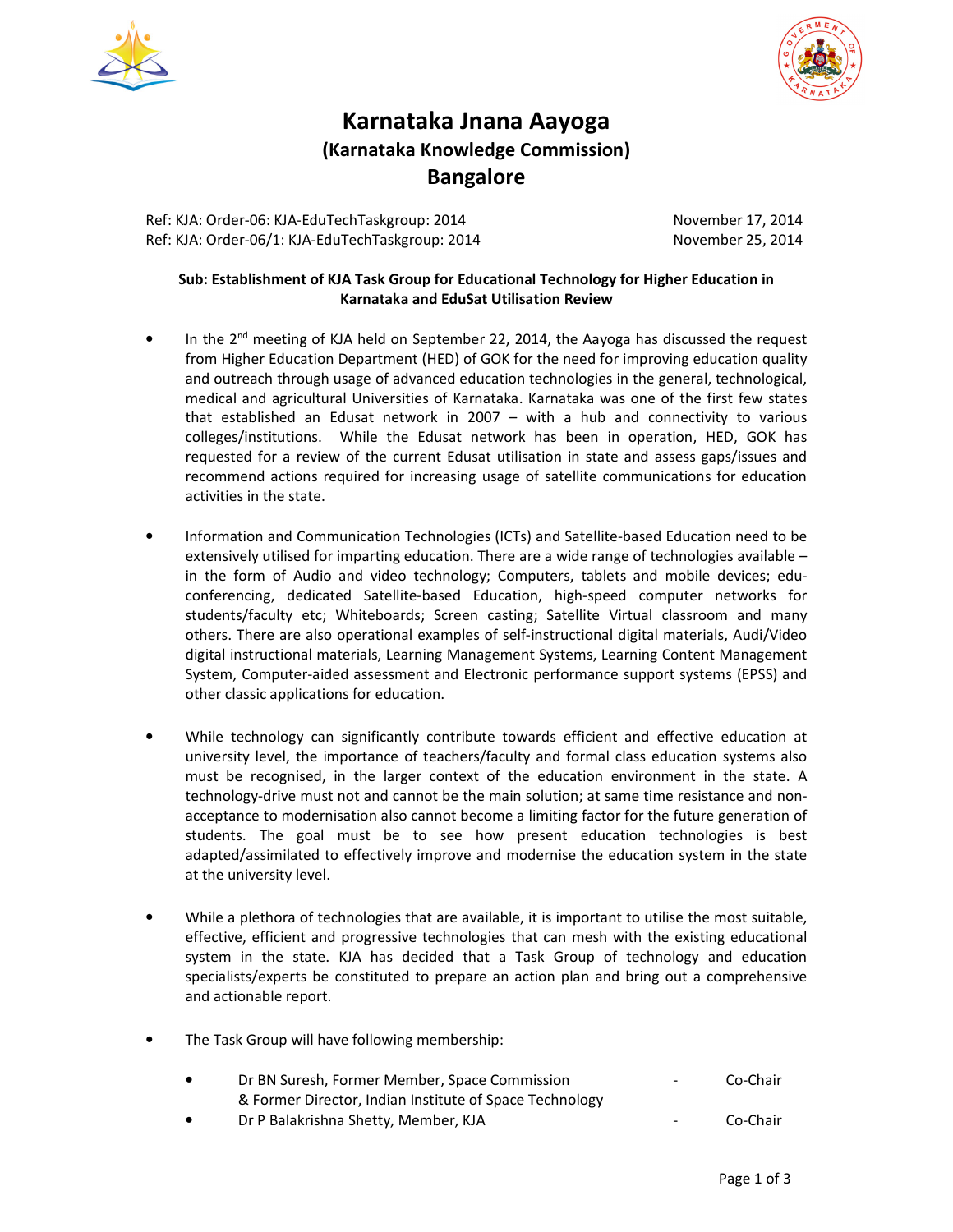



and VC, Sri Sidharta Academy of Higher Education

| Representative from IGNOU                                                                                     | Member               |
|---------------------------------------------------------------------------------------------------------------|----------------------|
| Representative of ISRO                                                                                        | Member               |
| Mr BS Bhatia, Former Director of DECU/ISRO, Ahmedabad<br>& Expert in Satellite Education Systems and Dev Comm | Member               |
| Dr K S Dasgupta, Director, Indian Institute of Space Technology<br>Thiruvananthapuram                         | Member               |
| Representative of Shiv Nadar University                                                                       | Member               |
| Prof S Sadagopan, Member, KJA & Director, IIIT-B                                                              | Member               |
| Prof Anurag Behar, Azim Premji University                                                                     | Member               |
| Dr H Maheshappa, Vice-Chancellor VTU, Belgaum                                                                 | Member               |
| Prof K S Rangappa, Vice Chancellor, Mysore University                                                         | Member               |
| Dr KS Ravindranath, Vice Chancellor, RG<br><b>UHS</b>                                                         | Member               |
| Prof Narayan Gowda, Vice-Chancellor,<br>University of Agriculture Sciences                                    | Member               |
| Commissioner for Collegiate Education                                                                         | Member               |
| Principal Secretary, Higher Education Department                                                              | Member               |
| Dr Mukund Rao, Member-Secretary, KJA                                                                          | Member               |
| Dr. Nazeer Ahmed, Member, KJA                                                                                 | Member               |
| Prof Viraj Kumar, PES University                                                                              | Member-<br>Secretary |
| Ms Jayashri, KJA Secretariat                                                                                  | Convenor             |

#### **Terms of Reference:**

- The main objective of the Task group is to prepare a blue-print for Education Technologies Action Plan for Karnataka – that will help standardise the use of most appropriate technologies across the state in universities, actions for assimilation/embedding the technologies into the present education system and ultimately enable a scheme-oriented planning input to GOK. Amongst other important issues, the Task Group will:
	- Assess and evaluate, in a holistic manner, the state of educational technologies usage in Karnataka university and higher education system
	- Study/assess available modern education technologies and recommend suitable systems, including "packaging" a standardised suite for universities across the state; undertake any demonstrative assessment studies that may be required
	- Recommend an Action plan for educational technologies addressing suggested technologies to adopt; implementation issues; broad cost plan; institutional and interface issues and a way of working out a GOK scheme for this.
	- Assess present status of Edusat usage in the state and identify gaps both technological and institutional; identify the best way of using Satellite-based education system across the state
	- Recommend an Action Plan for Satellite-based education technological aspects, institutional aspects, requirement of transponders and interface with ISRO, broad cost plan, institutional and interface issues etc
	- Address any other related aspect on education technologies and Satellite-based education, which the Task Group may feel necessary.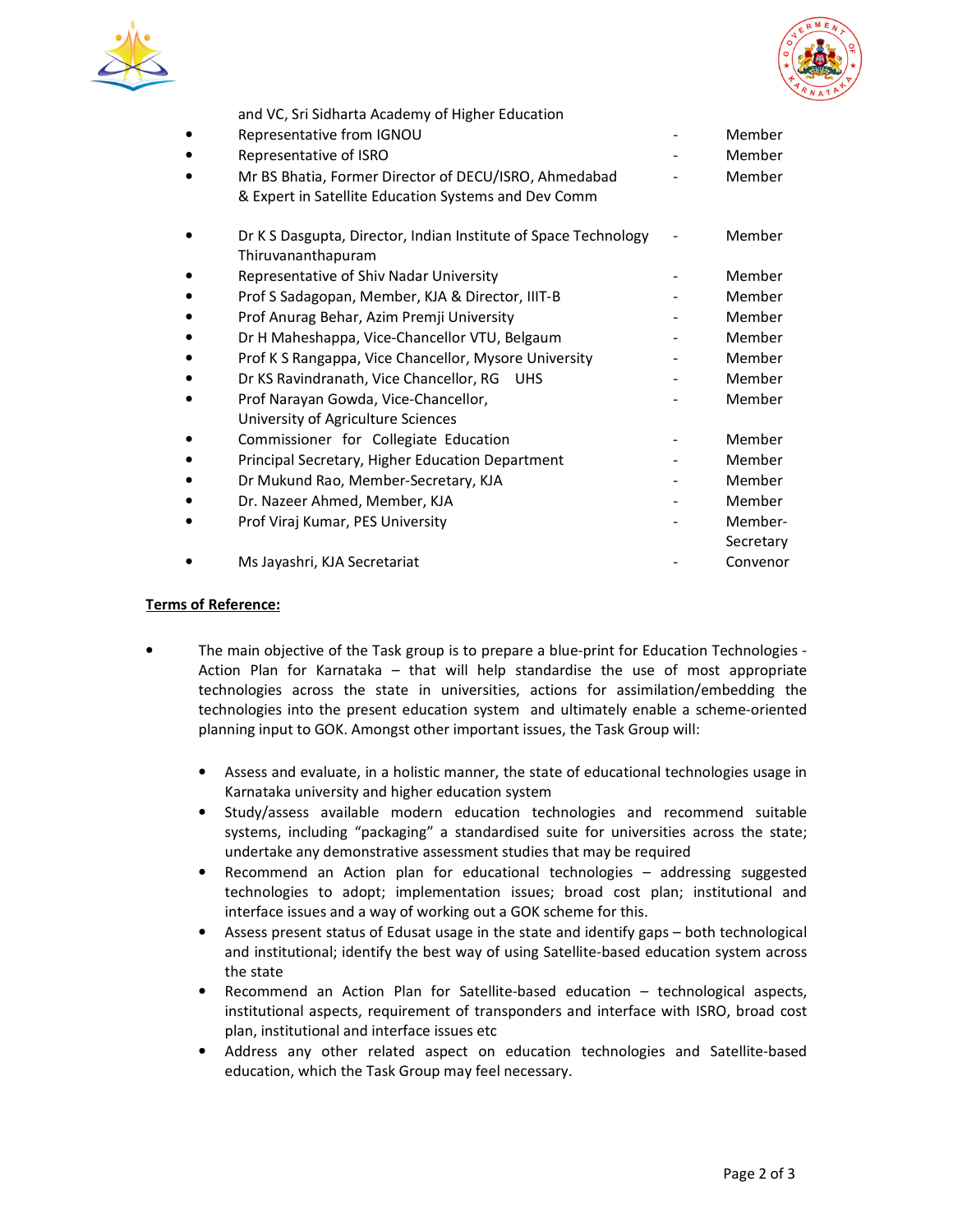



- Towards the above, KJA the Task Group may undertake wide consultations across the universities, organise consultation workshop of experts to solicit inputs and holistically study all aspects of education technologies for the Action Plan.
- Co-Chairs of the Task Group, in discussion with Member-Secretary, KJA, may co-opt any other expert to the Task Group, as required.
- Specific budget has been earmarked by KJA for the Education Technologies assessment activity. The expenses of the Task Team and for the Plan development would be met from this approved budget. For administrative purposes, the meetings of Task Team will be treated on par with any other KJA meetings – thus, all expenses for meetings, any travel/fees/honorarium and any other meeting expenses etc can be met from KJA funds, as per KJA procedures. Funds related to this activity will be expended upon approval of Chairs of Task Group and as per procedures of KJA.
- The term of the Task Team will be for a period of 6 months from the date of issue of this order.
- This order issues after consultation with Higher Education Department, GOK and with the approval and under authority of Chairman, KJA.

 **(Mukund Rao) Member-Secretary, KJA** 

To,

All Members and Convenor of KJA Education Technologies Task Group

Copies for information to:

- All Members of KJA
- Chief Secretary of Karnataka
- Principal Secretary, Dept of Higher Education